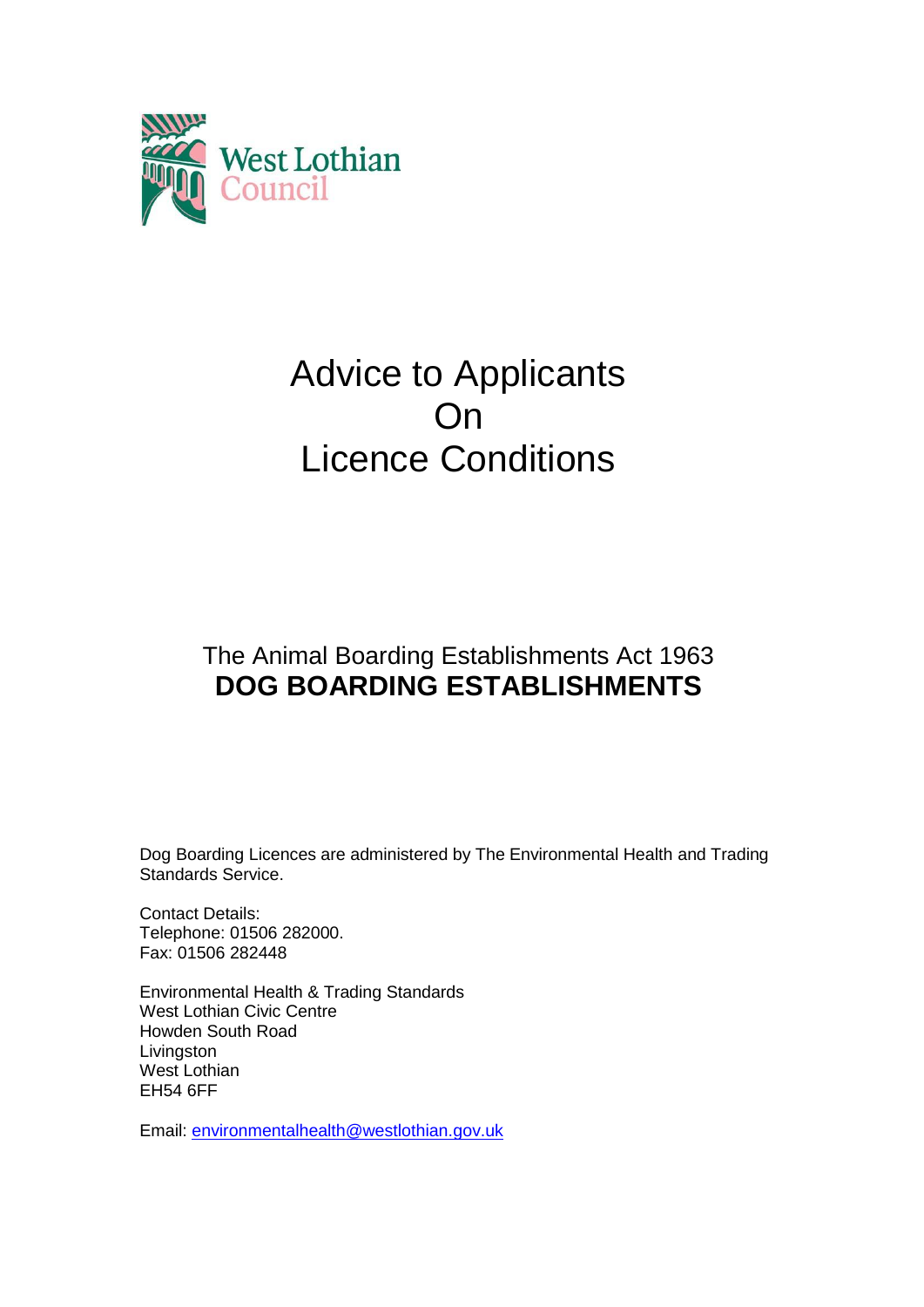In determining whether a licence should be granted, the Animal Boarding Establishment Act 1963 requires Local Authorities to have regard to the following:

- The premises in which the animals will be accommodated shall be suitable in respect of size, construction, number of animals, exercising facilities, temperature, lighting, ventilation and cleanliness.
- The supply of suitable food, drink and bedding material and that the animals will be adequately exercised and suitably supervised.
- Reasonable precautions that are to be taken in terms of infection control to prevent the spread of disease between animals including the provision of isolation facilities.
- Reasonable steps that are to be taken for the protection of in case of fire or other emergency
- A register being kept containing a description of the animal received into the establishment, date of arrival and departure, name and address of owner. The register must be kept for a minimum of 24 months.

# **LICENSING CONDITIONS AND GUIDANCE FOR DOG BOARDING ESTABLISHMENTS**

# **1.0 GENERAL CONDITIONS**

- 1.1 A copy of the licence and its conditions must be suitably displayed to the public in a prominent position.
- 1.2 Adequate insurance indemnity should be arranged by the operator of the premises.
- 1.3 Employers Liability Insurance is mandatory for boarding establishments for owners who employ staff.
- 1.4 Certificates of insurance must be prominently displayed.
- 1.5 Access shall be permitted to any authorised officer of the Licensing Authority at any time and all reasonable directions and requirements of such officer or the Licensing Authority shall be complied with. Any person who wilfully obstructs or delays any person in the exercise of their power of entry or inspection under this section shall be guilty of an offence.
- 1.6 A local authority to which an application has been made for a licence under this Act, or which has granted such a licence, may authorise in writing any veterinary surgeon or veterinary practitioner or such other person as it may deem competent, to inspect any premises where any animal is proposed to be held in pursuance of a licence for which an application has been made under this Act, or where any animal is or may be held in pursuance of a licence which has been granted under this Act, and any persons authorised under this section may, on producing their authority if so required, enter any such premises at all reasonable times and inspect them and any animal or other thing found there, for the purpose of ascertaining whether or not a licence should be granted or varied or whether an offence has been or is being committed against this Act.
- 1.7 The Licence holder must surrender the licence if and when called upon to do so by the Licensing Authority.
- 1.8 The establishment must, at all times, be laid out and operated in accordance with an approved plan, to be attached to the licence. Before carrying out any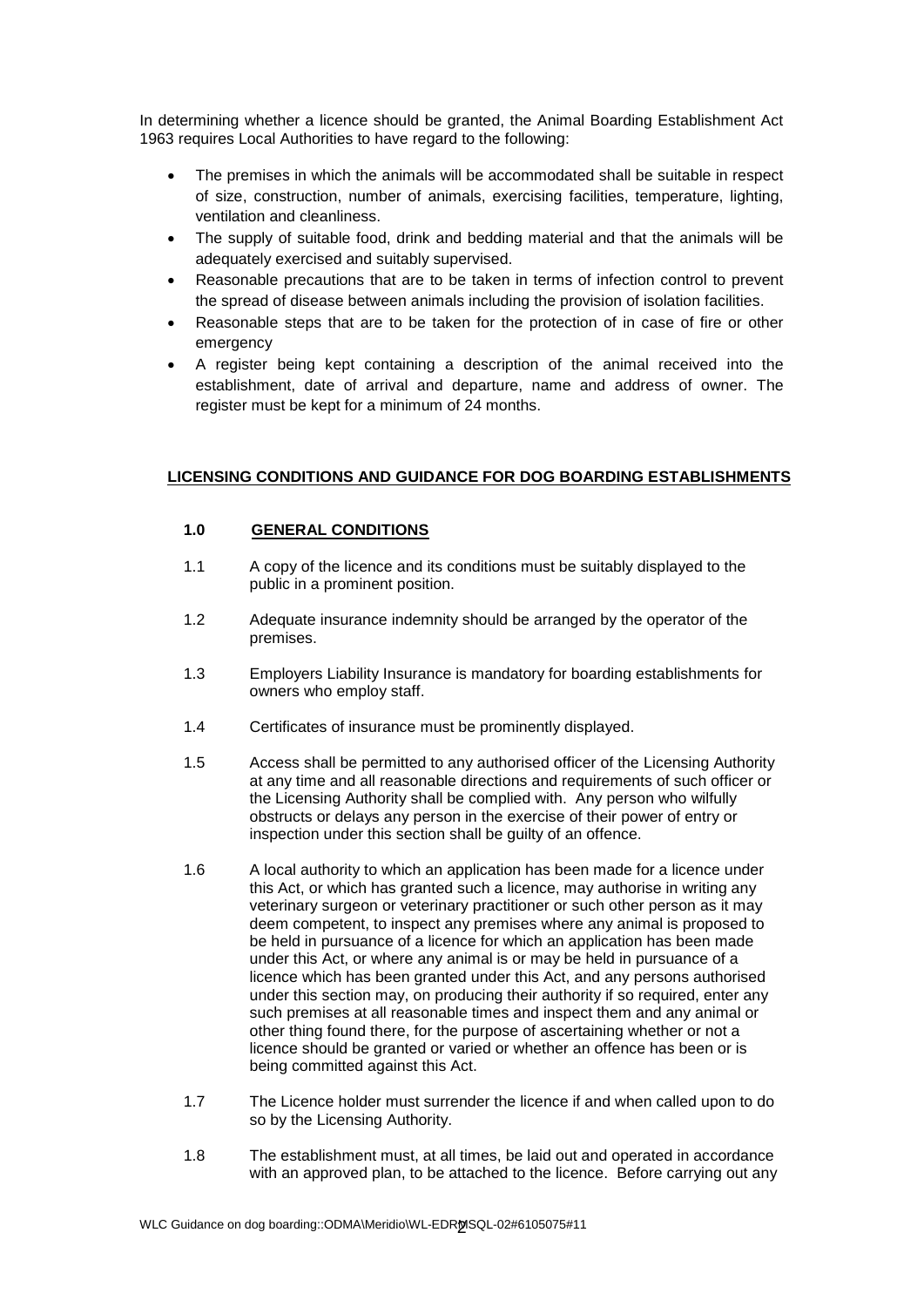alterations, plans must be submitted to and approved by the licensing officer of the local authority.

- 1.9 A local authority which grants a licence under this Act may at any time vary the licence by specifying any new condition of the licence or varying or revoking any condition of it (including any condition specified, or previously varied, under this subsection.) Variations shall not take effect until the licence holder has became aware of the variation and had a reasonable time to comply with it. If the licence variation was requested by the licence holder, the variation shall take effect immediately after it is made.
- 1.10 The local authority may require the person who has applied for a licence under this Act to pay the local authority the reasonable costs for any inspection carried out under this Act.

# **2.0 NUMBER OF DOGS PERMITTED**

- 2.1 The maximum number of dogs to be kept at any one time is stated on the licence and must not be exceeded without the written consent of the Licensing Authority.
- 2.2 Each dog must be provided with a separate kennel. If more than one dog is to be boarded from the same family they can be boarded in the same kennel if it is of adequate size and written consent from the dog's owner has been obtained.
- 2.3 Holding kennels can be used for the temporary kennelling of a dog. Holding kennels must not be used for more than 24 hours. Holding kennels, if provided, must comply with conditions as required for main kennels. Holding kennels must be a minimum area of 2.3 sq m (25 sq ft)
- 2.4 No animals other than dogs are to be boarded within the licensed facilities without the written approval of the local authority.
- 2.5 Where stray dogs are accepted by the kennels they must be kept in a separate area away from boarded dogs.

#### **3.0 KENNEL SIZE**

- 3.1 For new kennels each kennel must be provided with a sleeping area of at least 1.9 sq m (20 sq ft).
- 3.2 For new kennels, each kennel must be provided with an exercise area of at least 2.46 sq m (26 sq ft) (for dogs up to 24 inches high at shoulders) or 36 sq ft for larger dogs, which is separate from the bedding area and exclusive to that kennel, for free use by the dog at all times except at night.
- 3.3 Kennels should be a minimum height of 1.8 m (6ft) to allow adequate access by kennel staff for cleaning.
- 3.4 In existing kennels the new size requirements should be phased in over a number of years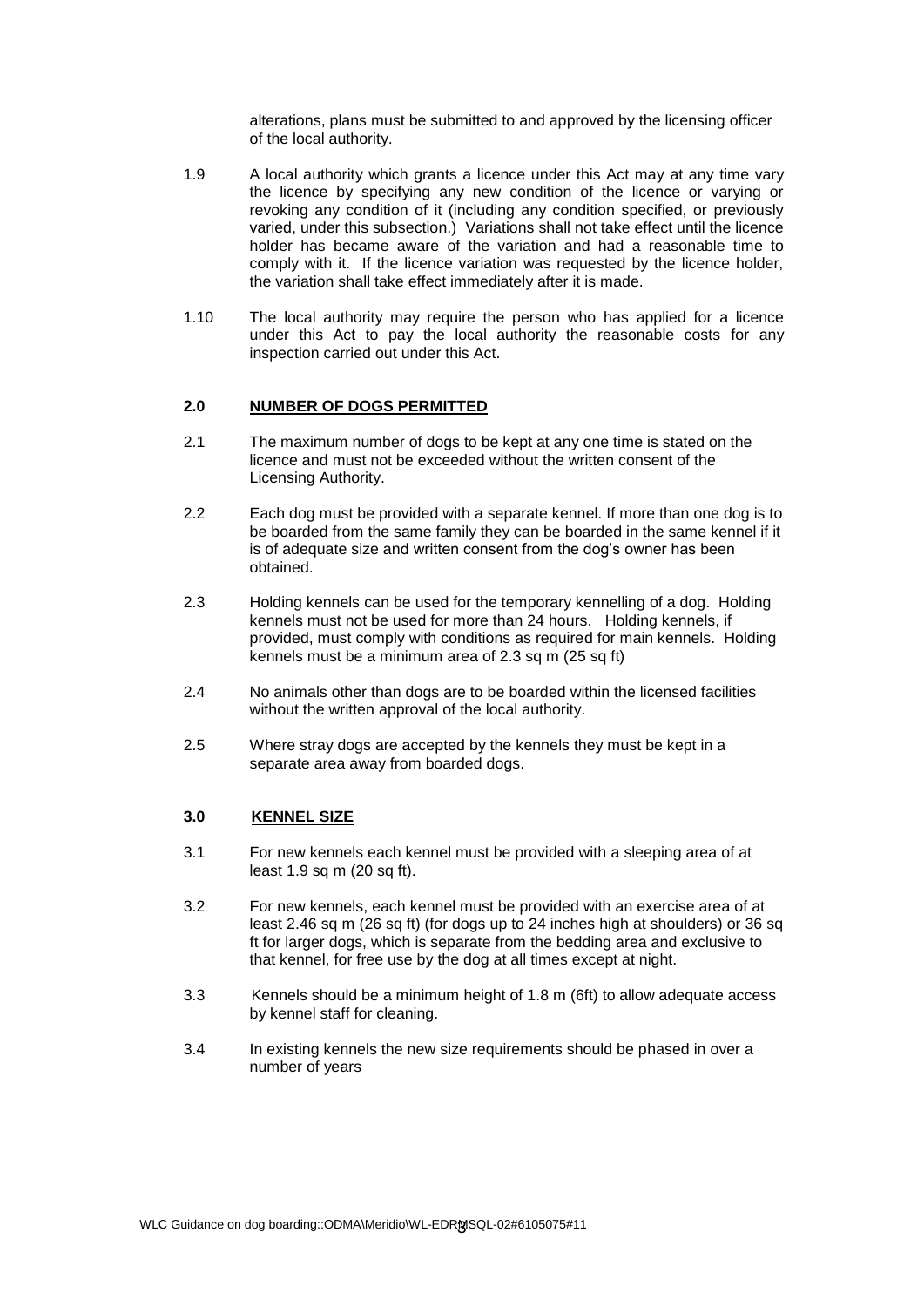| <b>No of Dogs</b>                                    | <b>Sleeping Area</b><br><b>Size</b> | <b>Exercise Area</b><br><b>Size</b>                          | <b>Height</b> |
|------------------------------------------------------|-------------------------------------|--------------------------------------------------------------|---------------|
| 1                                                    | 20 sq ft (1.9 sq m)                 | 26 sq ft (2.4 sq m)<br>(dogs up to 24" tall<br>at shoulder)  | 6 ft $(1.8m)$ |
|                                                      |                                     | 36 sq ft (3.3 sq m)<br>(dogs over 24" tall<br>at shoulder)   |               |
| 2                                                    | 35 sq ft (3.3 sq m)                 | 45.5 sq ft (4.2 sq<br>m) (dogs up to 24"<br>tall at shoulder | 6ft (1.8m)    |
|                                                      |                                     | 63 sq ft (5.85 sq m)<br>(dogs over 24" tall<br>at shoulder)  |               |
| 3 small dogs (dogs<br>up to 24" tall at<br>shoulder) | 40 sq ft (3.72 sq m)                | 52 sq ft (4.83 sq m)                                         | 6ft (1.8m)    |

# **4.0 ACCOMMODATION**

- 4.1 Wood is not allowed to be used in the construction of new premises. When existing wooden structures are in disrepair they must be replaced with a suitable alternative material.
- 4.2 Where wood has been used in existing construction it must be smooth and treated to render it impervious.
- 4.3 All exterior wood must be properly treated against wood rot, e.g. tanalised. Only products which are not toxic to dogs may be used.
- 4.4 All internal surfaces used in the construction of walls, floors, partitions, doors and door frames to be durable, smooth and impervious. Walls with which dogs may come into contact must be made of smooth impervious materials, capable of being easily cleaned. Where concrete or other building blocks or bricks are used, they should be sealed so as to be smooth and impervious, and resealed as necessary. There must be no projections or rough edges liable to cause injury.

Suitable materials for the construction of partition walls would be properly surfaced impervious brick/block constructions, moulded plastic, glass reinforced plastic (GRP) pre-formed plastic surfaced board etc.

Wood should not be used in exposed construction of walls, floors, partitions, door frames or doors in the kennelling area.

The purpose of avoiding wood on surface structures of kennel interiors is because of the possibility of damage to the material caused by scratching of animals. Worn or splintered material is difficult to clean, harbours bacteria, viruses etc and allows the splinters produced to penetrate the animals skin. The whole point of hygienic and safe practice is to provide easy to clean surfaces.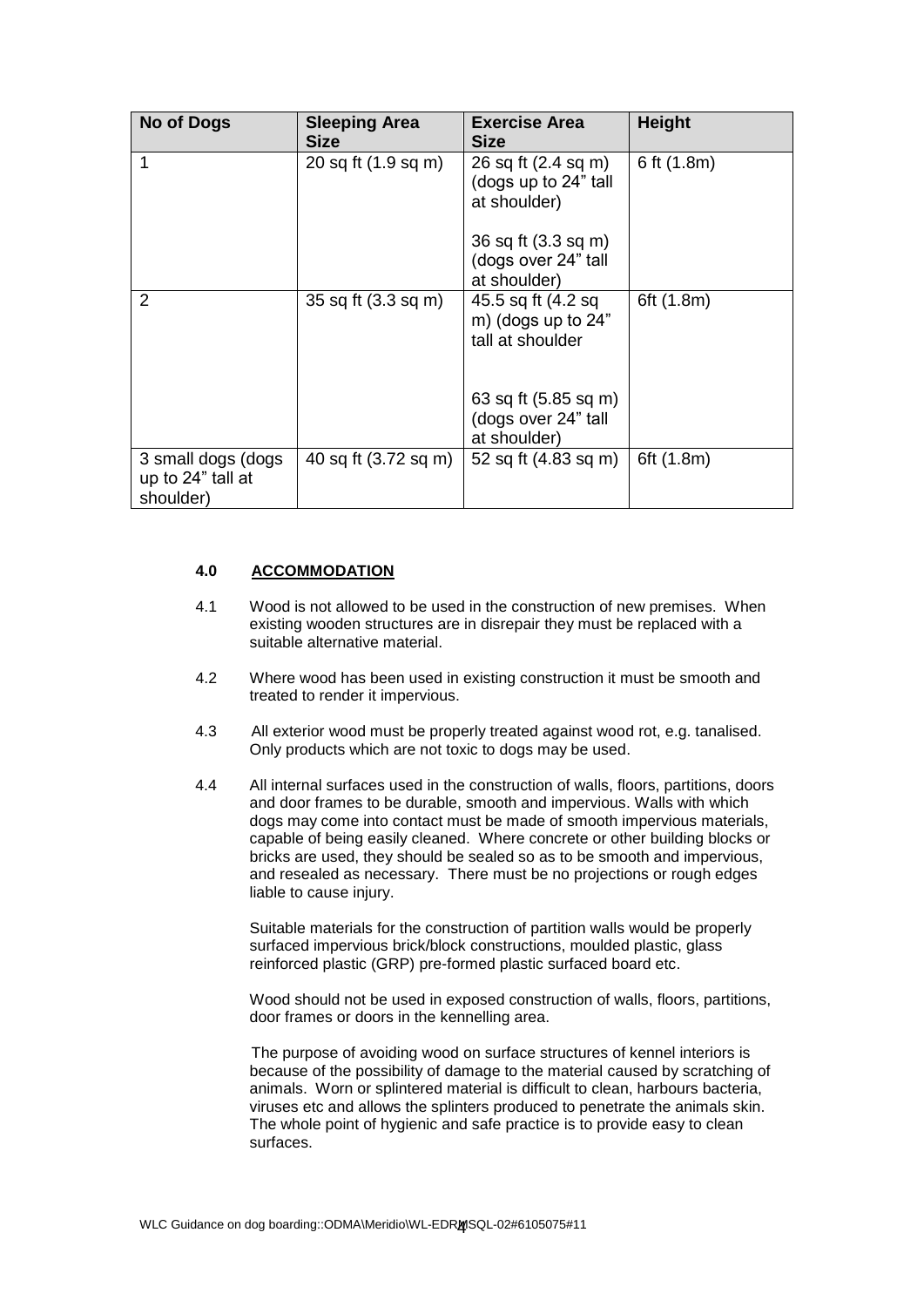- 4.5 Junctions between vertical and horizontal sections should be coved. If impractical in existing premises, all joints should be sealed.
- 4.6 Fencing material must be secure and safe. Where galvanised welded mesh is used for fencing the wire diameter must not be less than 2.0 mm.
- 4.7 Kennels and exercise areas must open onto secure corridors or other secure area so that dogs are not able to escape from the premises.
- 4.8 The construction must be such that the security of the dog is ensured.

# 5.0 **EXERCISE FACILITIES**

- 5.1 The exercise area should be roofed to a minimum of half the area, sufficient to give the dog protection against the weather. Some of this should be translucent material capable of filtering UV light and providing adequate shade. For indoor Kennels adequate natural light must be available.
- 5.2 Exercise areas should not be used as sleeping areas.
- 5.3 Partition walls between kennels and individual exercise areas must be of solid construction.
- 5.4 In exercise runs the lower section of partitions in adjoining runs must be of solid construction. (Minimum height 4ft (1.2m))
- 5.5 Communal exercise areas are discouraged because of the risk of disease spread, in particular worms, and fighting amongst dogs. Floors of exercise areas should be constructed of smooth, impervious materials, capable of being easily cleaned. (concrete should be laid to a suitable fall to prevent ponding and promoting drainage).

Where communal areas are in use, one member of staff must be allocated to supervise each group of no more than 6 dogs. All dogs must be supervised at all times. Written consent must be given by owners before any dog can be mixed with other dogs in exercise areas which are not from the same household.

5.6 In establishments where there are also cats boarding, cats and dogs should not be kept within sight of each other.

#### **6.0 FLOORS**

- 6.1 Floors of all buildings, individual exercise areas and kennels should be made from smooth, impervious materials, capable of being easily cleaned, whilst providing sufficient grip for the animal to walk or run without sustaining an injury. It is recommended that new kennels must incorporate a damp proof membrane.
- 6.2 All floors of kennels and individual exercise areas should be constructed and maintained in such a condition as to prevent pooling of liquids. Drainage channels should be provided next to the kennel edge so that urine is not allowed to pass over walk areas in corridors and communal walkways.
- 6.3 In new constructions, it is recommended that floors should be laid to a minimum fall of 1 in 80 leading to a shallow drainage channel or effectively covered deep drainage channel.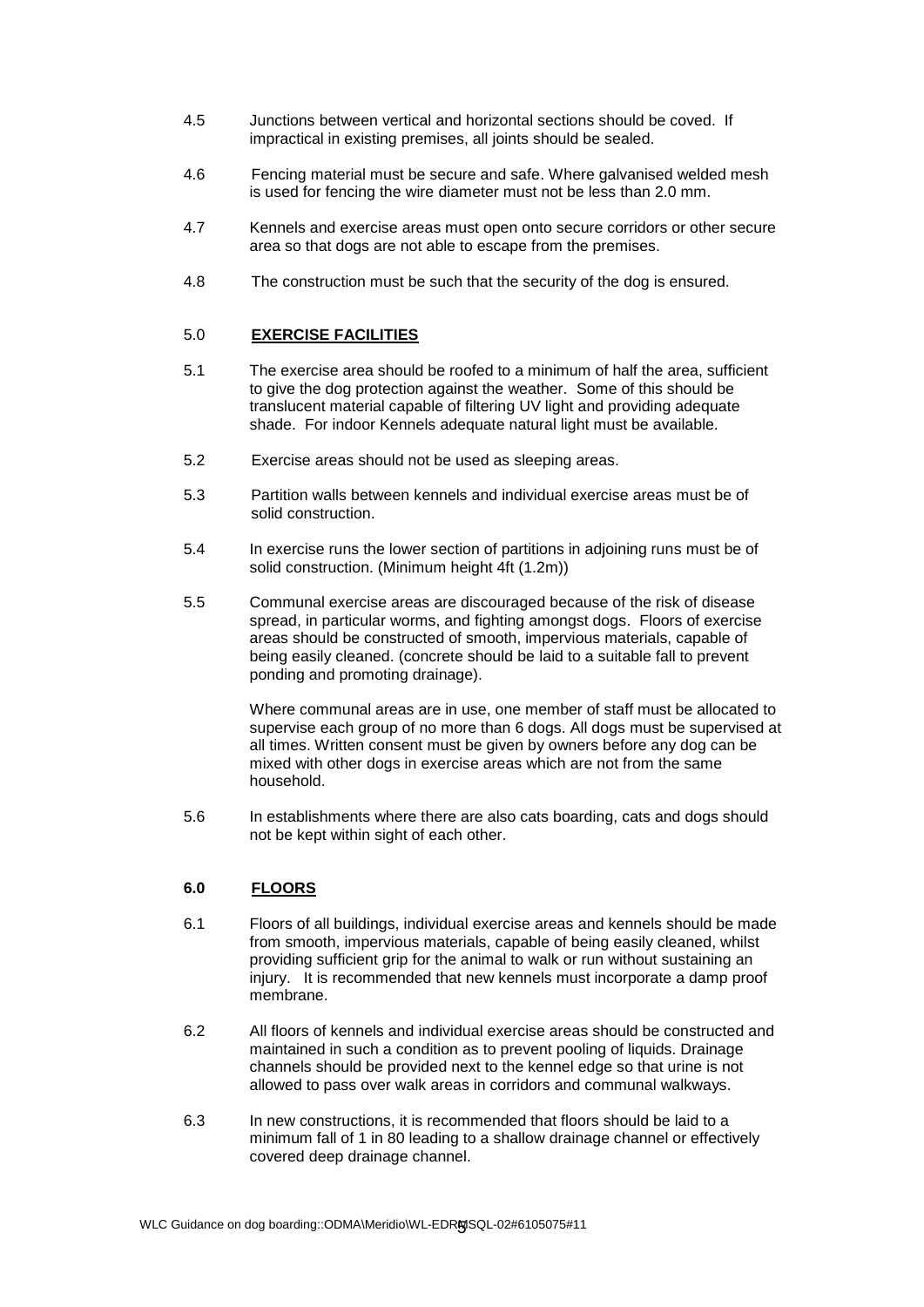6.4 Communal exercise areas should also be suitably drained to prevent pooling of liquids.

# **7.0 CEILINGS**

7.1 Ceilings must be capable of being easily cleaned and disinfected.

# **8.0 DOORS**

- 8.1 Kennel doors should be strong enough to resist impact and scratching and should be capable of being effectively secured.
- 8.2 Where metal bars and frames are used, they should be of suitable gauge (not less than 0.2mm and not exceeding 50.0mm) with spacing adequate to prevent dogs escaping or becoming entrapped. Where metal edging is used, this should not present a risk of injury to the dog.
- 8.3 Door openings should be constructed such that the passage of water/waste is not impeded, or allowed to accumulate due to inaccessibility.

#### **9.0 WINDOWS**

9.1 Windows should not pose a security risk and ideally should be escape proof for the protection of the dog as well as the public. When windows are so situated that they pose a security risk, it is recommended that welded mesh or reinforced glass, polycarbonate or other impact-resistant material is used.

#### **10.0 DRAINAGE**

10.1 The establishment must be connected to mains drainage or an approved sewerage system.

#### **11.0 LIGHTING**

- 11.1 During daylight hours, light must be provided to exercise and sleeping areas so that all parts are clearly visible. Where practicable this should be natural light.
- 11.2 Adequate supplementary lighting must be provided throughout the establishment.

## **12.0 VENTILATION**

12.1 Ventilation must be provided to all interior areas without the creation of excessive, localised draughts in the sleeping area. Heat can be removed by ventilation and a balance is necessary between adequate ventilation and the unnecessary removal of warm air.

> Ventilation is important as an aid to disease control, a protection against smell accumulation, and prevents excessive humidity of the atmosphere. High humidity increases the risk of kennel cough and should be avoided. Positioning of the bed is an important consideration. Raising the bed and providing adequate protective sides to allow the dog "depth" to seek protection are considerations in protecting the dog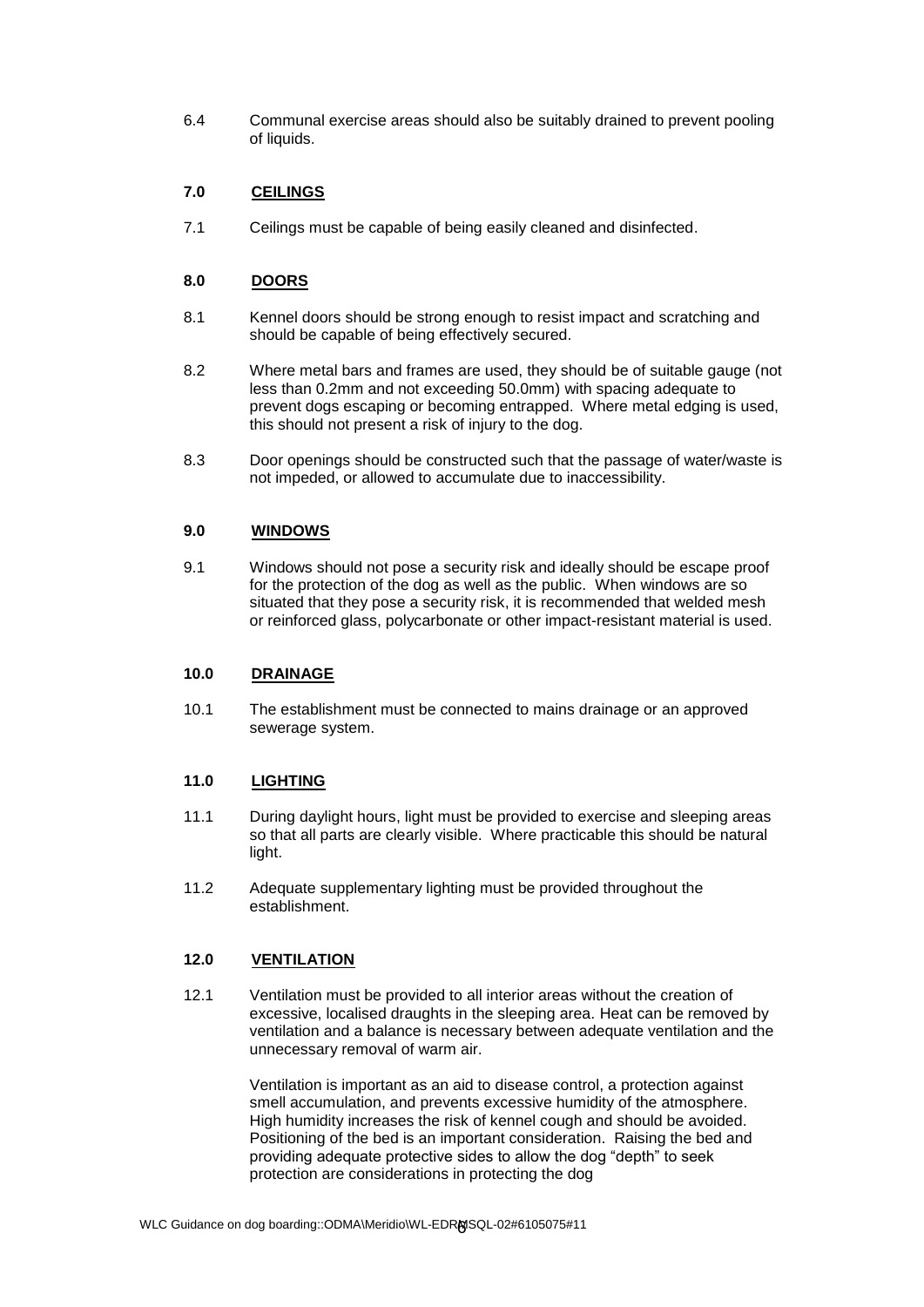# **13.0 TEMPERATURE IN KENNELS**

- 13.1 Heating facilities must be available in the kennel and used according to the requirements of the individual dog.
- 13.2 There must be some part of the sleeping area where the dog is able to enjoy a minimum temperature of 10°C (50°F). A maximum temperature of 26°C (79°F) should not be exceeded under normal circumstances. Thermometers should be placed throughout the establishment so that the temperature can be monitored.
- 13.3 In isolation kennels the temperature should not be allowed to fall below 15ºC generally unless specific advice is given to the contrary by the veterinary surgeon.
- 13.4 Sleeping areas of kennels must be insulated to prevent extremes of temperature.

#### 14.0 **BEDDING**

14.1 Bedding should be suitable to provide adequate comfort to the animal and sited away from draughts. Bedding should be regularly cleaned, sanitized or replaced as necessary.

# **15.0 MAINTENANCE**

15.1 Maintenance and repair of the whole establishment must be carried out regularly.

#### **16.0 IDENTIFICATION OF KENNELS**

16.1Each kennel must be clearly marked (e.g. numbered) and a system in place which ensures that relevant information about the dog in that kennel is readily available.

#### **17.0 FOOD AND WATER SUPPLIES**

- 17.1 All dogs must be adequately supplied with suitable food. Clean water must be available at all times and changed daily.
- 17.2 Eating and drinking vessels must be capable of being easily cleansed and disinfected to prevent cross-contamination. Eating vessels must be cleaned after each meal. Drinking vessels must be cleaned daily.
- 17.3 Eating and drinking vessels must be maintained in good condition and replaced as necessary

#### **18.0 KITCHEN FACILITIES**

18.1 Exclusive facilities, hygienically constructed and maintained, must be provided for the storage and preparation of food for the dogs.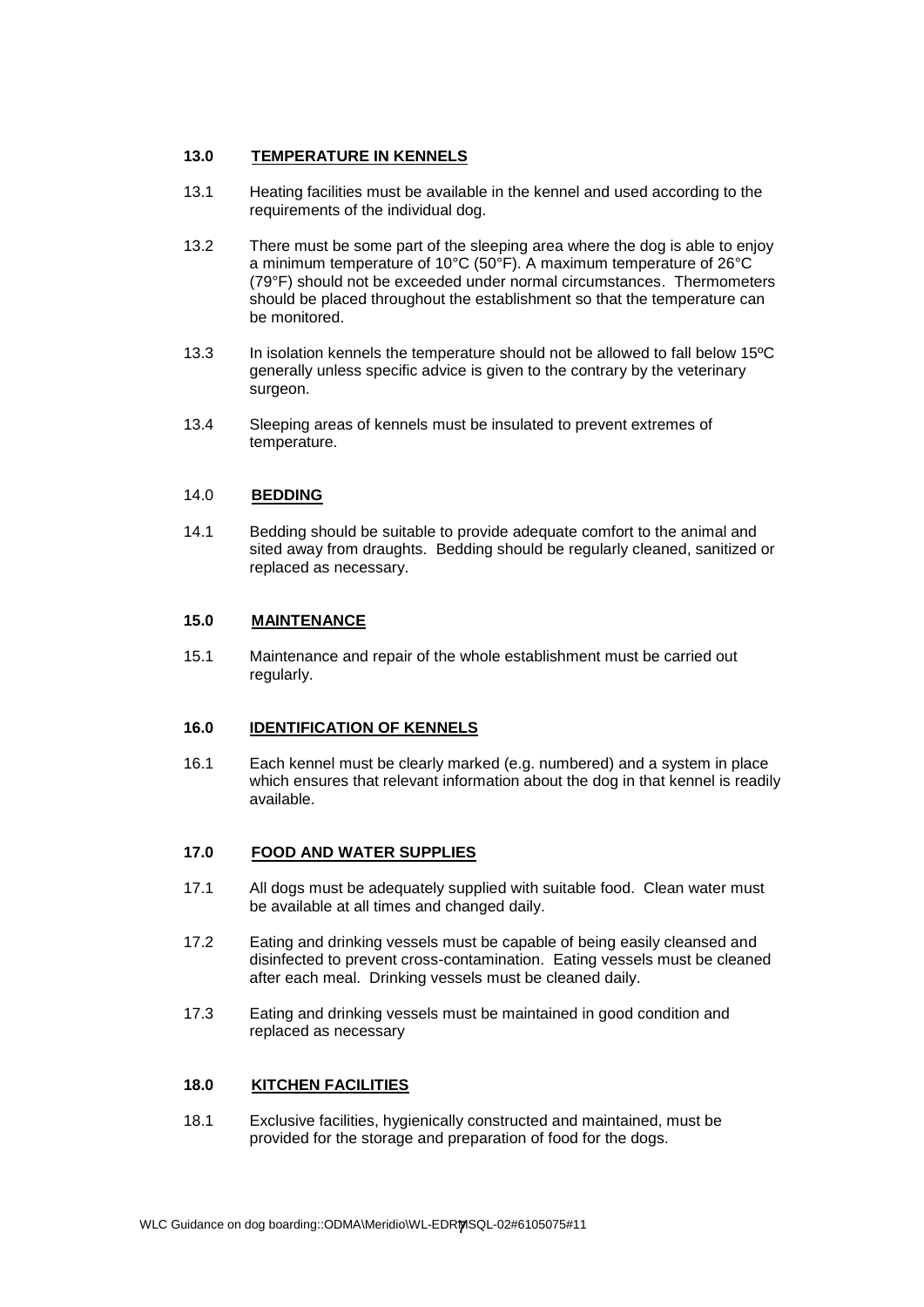- 18.2 Where fresh and cooked meats are stored, refrigeration facilities must be provided and food contamination must be avoided. A temperature gauge should be placed in the fridge and monitored on daily basis.
- 18.3 A sink with hot and cold running water must be available for washing kitchen utensils and eating and drinking vessels. A separate hand basin with hot and cold running water should be provided for staff.
- 18.4 Containers for storing foods should be provided and should be constructed and maintained to guard against insects and other pests.

#### **19.0 CLEANLINESS**

- 19.1 The establishment must be kept clean and free from accumulations of dirt and dust and must be kept in such a manner as to be conducive to maintenance of disease control and dog comfort.
- 19.2 Each occupied kennel must be cleaned daily. All excreta and soiled material must be removed from all areas used by the dogs at least daily and more often if necessary.
- 19.3 Each kennel must be thoroughly cleaned, disinfected and dried upon vacation. All fittings and bedding must also be thoroughly cleansed and disinfected at that time.
- 19.4 Facilities must be provided for the proper reception, storage and disposal of waste. Particular care should be taken to segregate waste arising from the treatment and handling of dogs with infectious diseases. The final disposal route for all such waste must be incineration.
- 19.5 Measures must be taken to minimise the risks from rodents, insects and other pests within the boarding establishment. Such pests should be adequately dealt with without delay to eradicate the infestation.
- 19.6 All disinfectants must be used strictly in accordance with manufacturer's instructions and hazard sheets kept for staff which explain precautions to be taken by the user. Phenolic disinfectant should not be used around dogs and dogs must be kept dry during cleaning of enclosures.

#### **20.0 MANAGEMENT – SUPERVISION**

- 20.1 A fit and proper person should always be present to exercise supervision and deal with emergencies.
- 20.2 Dogs must be checked at regular intervals as necessary for their health, safety and welfare.

#### **21.0 STAFF FACILITIES / TRAINING**

- 21.1 Adequate toilet and washing facilities must be available for staff in accordance with Health & Safety requirements.
- 21.2 An adequate First Aid Kit must be available for staff use.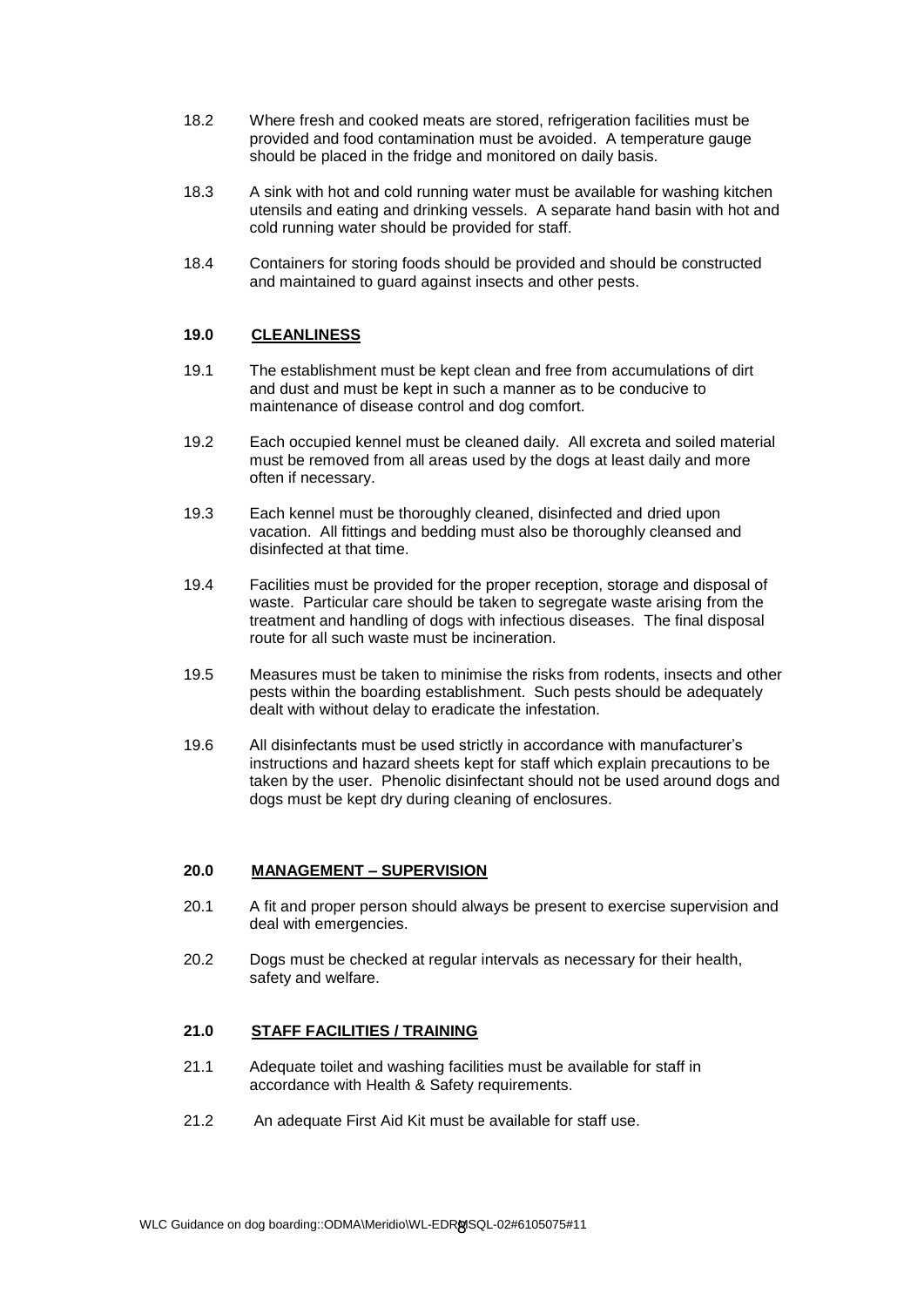- 21.3 Staff should be adequately trained in the safe handling of dogs, emergency procedures to be followed and all other aspects of the licence conditions which are pertinent to their work.
- 21.4 Staff should be offered to be vaccinated against Tetanus.
- 21.5 A written training policy must be provided. Systematic training of staff must be demonstrated to have been carried out. (The following are regarded as essential topics to be covered in the programme).
	- Animal Welfare;
	- Cleanliness and Hygiene;
	- Feeding and Food preparation;
	- Disease Control;
	- Recognition and Treatment of Sick Animals;
	- Health & Safety; and
	- Emergency Procedure.

# **22.0 DISEASE CONTROL, VACCINATION AND WORMING**

- 22.1 Adequate precautions must be taken to prevent and control the spread of infectious and contagious disease and parasites amongst the dogs, staff and visitors.
- 22.2 Proof must be provided that dogs boarded or resident have current vaccinations against Canine Distemper, Infectious Canine Hepatitis (Canine Adenovirus), Leptospirosis (Leptospira canicola and Leptospira icterohaemorrhagiae) and Canine Parvovirus and other relevant diseases. The course of vaccination must have been completed at least four weeks before the first date of boarding or in accordance with manufacturer's instructions. A record that this proof has been supplied must be kept on site throughout the period that the dog is boarded.
- 22.3 Vaccination against Kennel cough is recommended
- 22.4 If there is evidence of external parasites (fleas, ticks, lice etc) the dog must be treated with a proprietory insecticide. If there is evidence of internal parasites the advice of a vet should be sought.
- 22.5 Advice from veterinary surgeon must be sought where a dog shows signs of disease, injury or illness. Where any dog is sick or injured any instructions for its treatment which have been given by a veterinary surgeon must be strictly followed.
- 22.6 A well stocked first-aid kit suitable for use on dogs must be available and accessible on site.
- 22.7 A suitable range of muzzles of varying sizes and a suitable dog catching device must be kept on site.
- 22.8 A record should be kept for dogs receiving medication during their stay. The date, time, type of medication and name of person administering the treatment should be recorded.
- 22.9 It is important to consider procedure to be carried out in case of death or escape. All staff should be made fully aware of these procedures. They will also help to reassure owners that the establishment acted correctly in that situation.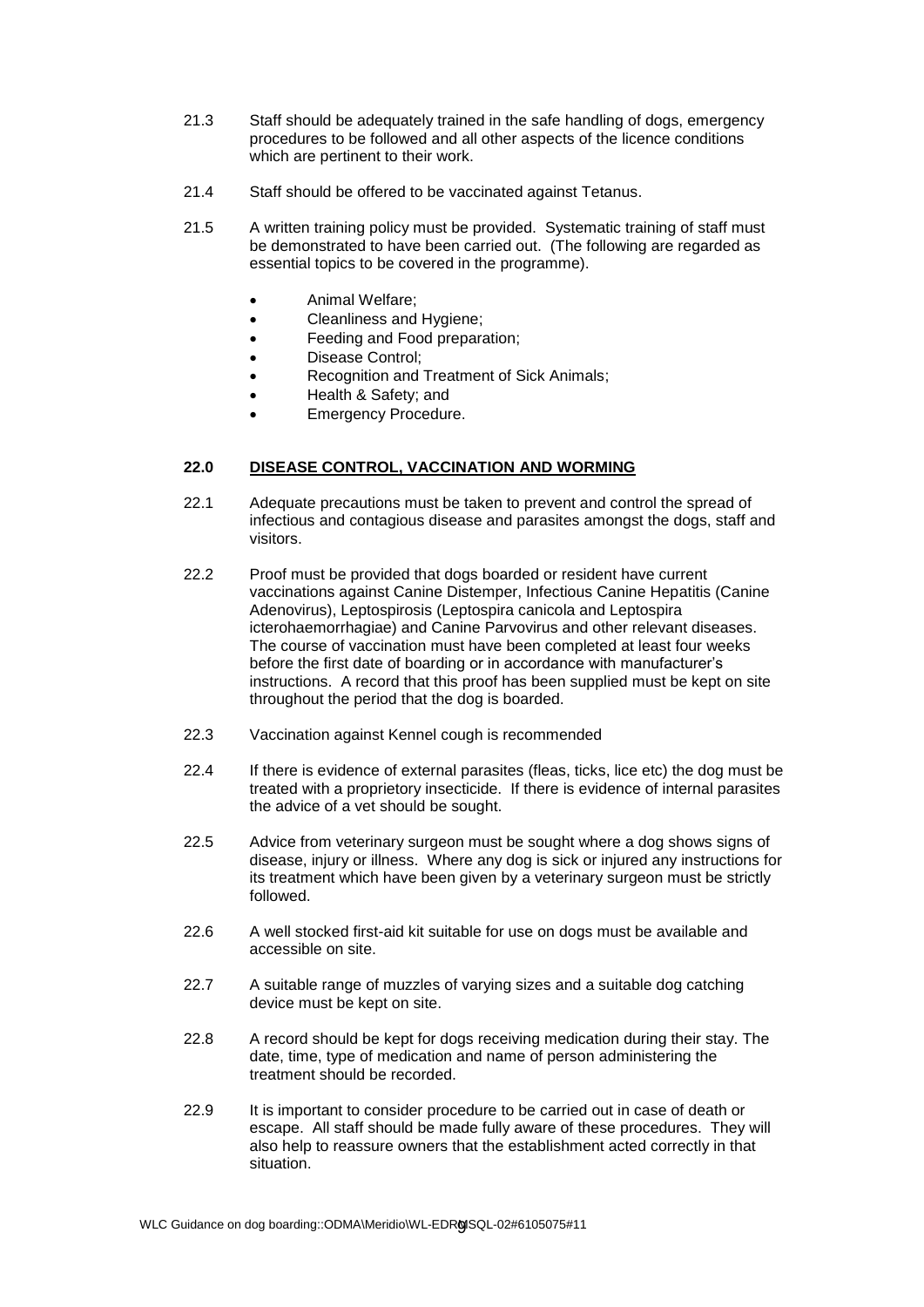- 22.10 A veterinary practice should be appointed for the establishment. The name, address and telephone number must be displayed in a prominent position in a public area. The 24 hour telephone contact number of the veterinary surgeon used by the establishment should be displayed in a suitable place, close to the telephone and accessible to all members of staff. Written consent from the owner should be obtain to use the local vet in the event of an emergency.
- 22.11 The Licensing Authority must be informed of any animal death on the premises. The Licence holder must make arrangements for the body to be stored at a veterinary surgeons premises until the owners return.
- 22.12 A infection control policy should be kept on site advising of the steps taken in the event of an animal arriving ill, becoming ill and the death of an animal on the premises.

#### . **23.0 ISOLATION FACILITIES**

- 23.1 Isolation facilities must be provided at the rate of at least one isolation kennel for up to 50 kennels at the establishment.
- 23.2 In existing facilities these isolation facilities must be in compliance with the other boarding requirements but must be separate and physically isolated from the main kennels. This must be a minimum 5m away. In new build, isolation facilities must be 10 m away from main units.
- 23.3 Adequate facilities to prevent the spread of infectious disease between isolation and other kennels must be provided.
- 23.4 Hands must be washed after leaving the isolation facilities before handling other dogs and visiting kennels.
- 23.5 Protective clothing and equipment for use only in the isolation facility must be used to reduce the spread of infection.
- 23.6 A management regime should be followed where an isolation case is being handled. Records of the isolation cases and the management regime to be followed should be kept.
- 23.7 Complete disinfection of the isolation facilities and equipment must be carried out once vacated.

#### **24.0 FIRE PRECAUTIONS**

- 24.1All appropriate steps will be taken for the protection of the dogs in case of fire or other emergencies.
- 24.2 A suitable emergency evacuation plan and fire warning procedure must be drawn up and posted in the premises. This should be posted where staff may become familiar with it. This procedure should include:

How people will be warned if there is a fire What staff should do if they discover a fire What staff should do in the event of a fire The arrangements for calling the Fire and Rescue Service The specific action to be taken by the person in charge when the fire alarm activates or a fire is discovered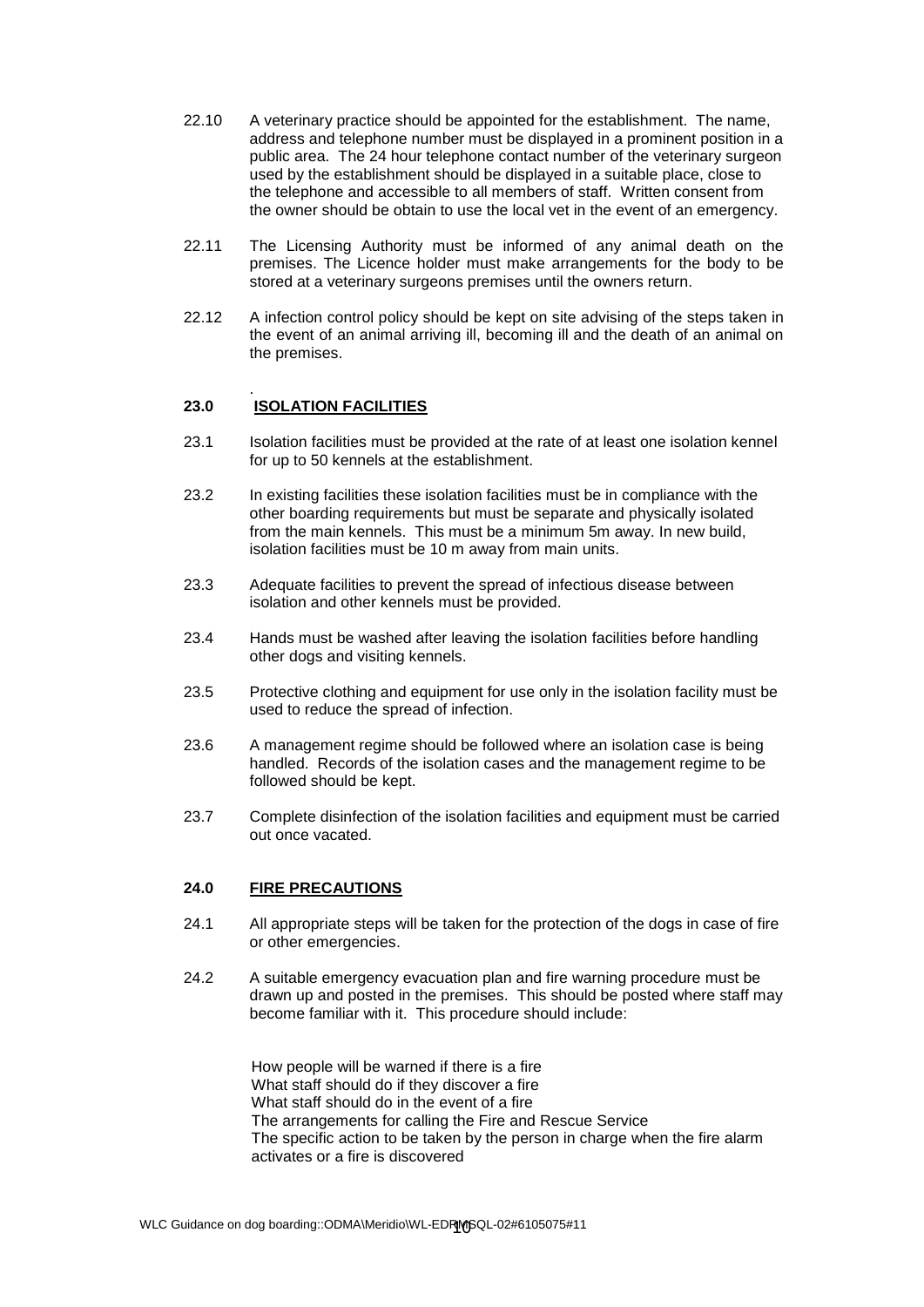The procedure to be followed to evacuate the premises, taking into account any personal emergency egress plans Where persons / animals will be taken after they have left the premises and procedures for checking whether the premises have been evacuated.

24.3 Fire fighting equipment must be provided in accordance with advice given by the Fire Prevention Officer.

> It is advisable to fit smoke detectors with regular checks being undertaken to ensure their effectiveness.

All staff on the premises should be trained in the safe use of fire extinguishers.

- 24.4 There must be adequate means of raising an alarm in the event of a fire or other emergency.
- 24.5 Advice must be sought from the Fire Prevention Officer to ensure compliance with fire safety requirements.
- 24.6 Precautions must be taken to prevent any accumulation which may present a risk of fire.
- 24.7 All electrical installations and appliances must be maintained in a safe condition with no loose trailing cables. There should be a residual current circuit breaker system on each block of kennels.
- 24.8 All heating appliances must be free of risk of fire as is reasonable practicable.

Heating appliances should not be sited in a location or manner where they may present a risk of fire, or risk to dogs. Dogs must not have direct access to open flame heating devices.

24.9 Where gas heating is provided the Licence holder shall ensure that the appliances are serviced on an annual basis by a Gas Safe registered engineer.

# **25.0 TRANSPORTATION OF ANIMALS**

25.1 All vehicles used by the establishment for the transportation of dogs must be regularly serviced and kept clean. They must be fitted with cages of adequate size for the safe transportation of dogs and be provided with adequate ventilation. All vehicles must be secure and should not be left unattended when transporting a dog.

# **26.0 RECORD KEEPING**

- 26.1 A register must be kept of all dogs boarded. The information kept must include:
	- Date of arrival:
	- Name of dog;
	- Any identification system e.g. microchip;
	- Description, breed, age, and gender of dog:
	- Name, address and telephone number of owner or keeper;